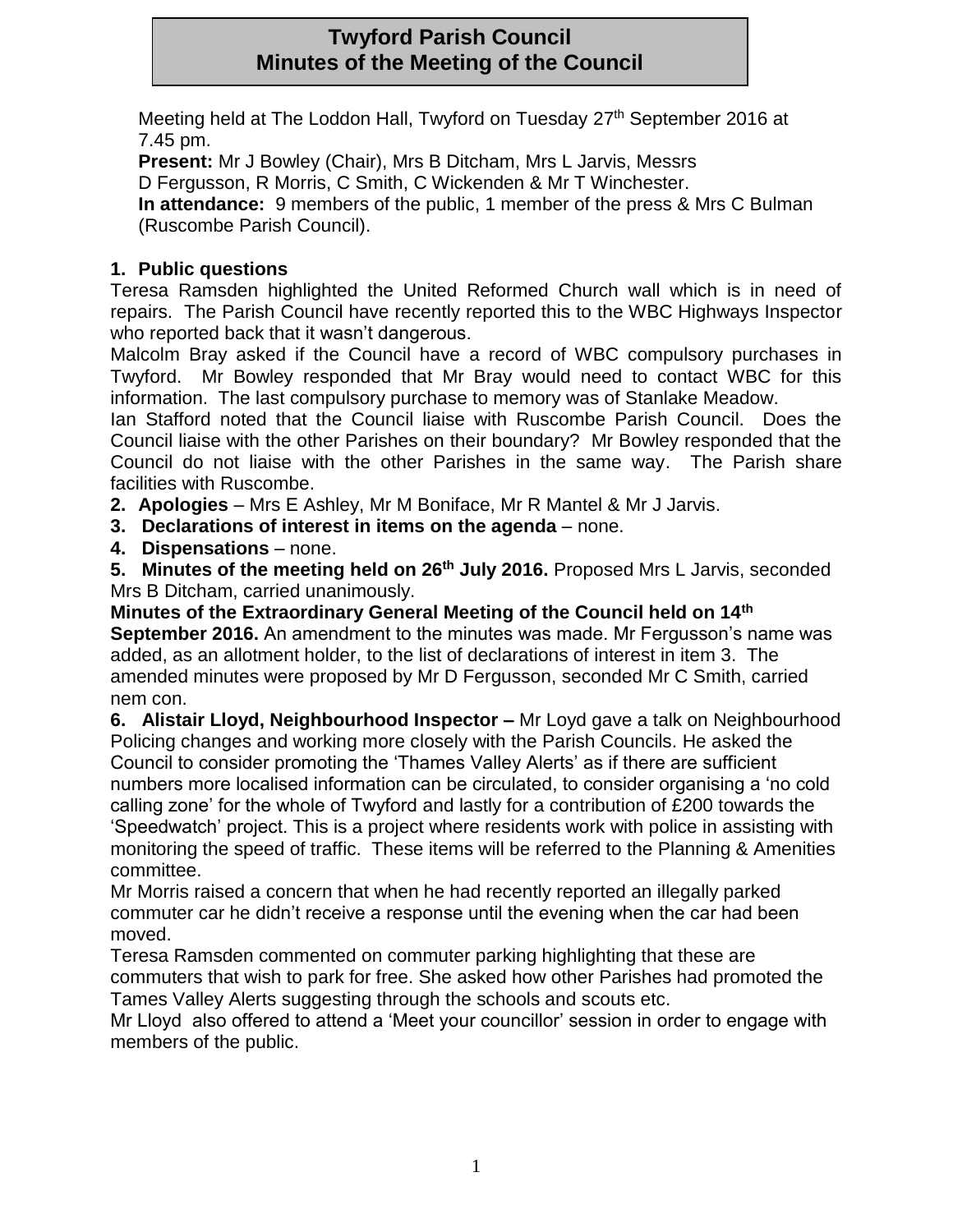## **7. Matters arising.**

7.1 Andy Couldrick, Chief Executive will attend the November meeting to talk about the 21<sup>st</sup> Century Programme. Noted.

**8. Borough Council Matters.** Mr Ferris had reported by email:

8.1 WBC are doing a series of Budget Sessions around the Borough starting with Twyford at St Marys Hall 7-9pm on 17th October. This will be the first of the sessions. (He reported that he had pressed for such a presentation in Twyford area) 8.2 Local Plan 2026 -2036. Information is now available (since 21st September). WBC

have a useful A3 Map of the "call for sites" (which totals 240 across the Borough). There are a number of significant sites in the Twyford & Ruscombe area.

8.3 Library – approval of the plans is imminent.

**9. Liaison with Ruscombe Parish Council.** Mrs Bulman reported. Like Twyford Ruscombe have invited Neighbourhood Inspector Alistair Loyd, WBC's Keith Baker Leader of the Council & Andy Couldrick, Chief Executive and Angus Ross, Executive member for Environment to talk at their meetings. They have agreed to publish their members interest forms on the website once they have a scanner. Mrs Bulman reported on adjoining planning applications for Kibblewhite crescent and MIddlefields and reported an Extraordinary General Meeting to be held on 28<sup>th</sup> September for the Council to comment on the 'Issues and Options' consultation. There were no questions for Ruscombe.

### **10. Reports and to receive any recommendations from committees:**

10.1 **Planning and Amenities Committee 02.08.16, 06.09.16 & Website sub committee** Mrs Ditcham said there were no further items to report on from the meetings. She thanked Mr Wickenden and Mr Morris for the progress with the website.

10.2 **Parish Lands Committee 13.09.16 & Family Picnic sub committee 13.09.16** Mr J Bowley reported. He highlighted items 9.2 awaiting reduced toddler playpark quote, 9.4 play equipment remedial work and the parking sub committee who will meet on 11<sup>th</sup> October at 7pm before the Parish Lands meeting.

The committee **RECOMMEND to full Council** to allocate a budget of £5,000 to replace the rocking horse with a Multi-Pondo. Motion carried unanimously. The Finance committee have agreed this can be financed from capital reserves with no capital payback.

Mr Fergusson reported on the Family Picnic committee wash up meeting. The committee had discussed a poll on facebook and considered doing their own survey. They considered changing the name of the event and came up with some options. It was agreed to continue with the event being held at the same weekend in 2017. Next years event will be held on Saturday 19<sup>th</sup> August. The Family Picnic committee wished to gauge the opinion and get the backing of the Full Council before putting forward a recommendation for their 2017 budget. Entertainment suggestions were for a motorbike stunt show & classic car show. The clerk commented that there would be increased costs to last years £6,000 if the committee agreed on the stunt show and re-branding the banners.

10.3 **Finance and General Purposes Committee 20.09.16** Mr Fergusson reported on the meeting. He highlighted the presentation of 'Citizen of the Year' award to Tom Toy, Scout Leader.

Mrs L Jarvis agreed to organise the contribution for the Christmas tree festival  $(30<sup>th</sup>)$ November – 5<sup>th</sup> December).

The committee **RECOMMEND to Full Council** to make no grant to Age Concern due to them being in a financially strong position. Motion carried nem con.